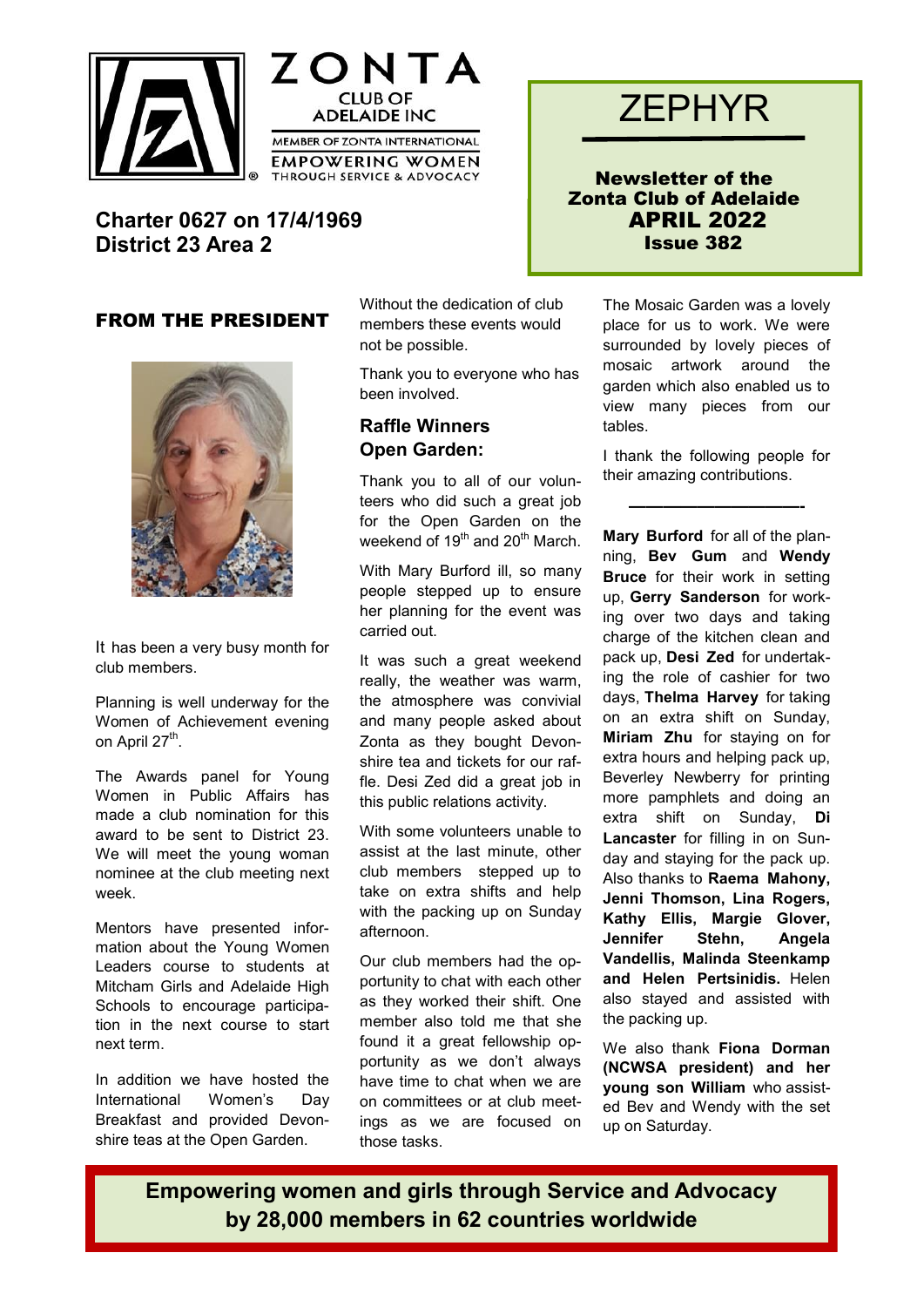There were many visitors to the garden on the weekend and we were pleased to see and chat to former president Lynn Oxlad and her husband Lindsay.

Anne Martin the garden owner was presented with one of our hampers as a thank you.

First Prize was won by Marg Lister from Port Vincent. Second Prize was won by Di Taylor.

Both women were delighted with their hampers.





International Women's Day Breakfast:

On March 11<sup>th</sup> our club hosted our first Women's Day Breakfast for members and friends with 35 women in attendance at the Norwood Hotel. We also had staff from the Eastern Adelaide Domestic Violence Service come along to support our event.

It was a great success. We had use of the three screens for the streamed presentation of the event and the conversation between Senator Penny Wong and Grace Tame.

Many thanks to Thelma Harvey for the lovely plants that were sold, Margie Glover for selling raffle tickets, Desi Zed for managing the stall and finances on the day as well as members who attended and brought friends.

Regional Zonta clubs usually host a streamed event and we are thinking that this might a possibility for the club in future years.

Regional Zonta clubs usually host a streamed event and we are thinking that this might a possibility for the club in future years.







#### **On the Mend:**

I know you will join me in wishing Desi Zed best wishes as she |recovers from her knee surgery last week.

> **Maxine Panegyres President Zonta Club of Adelaide**

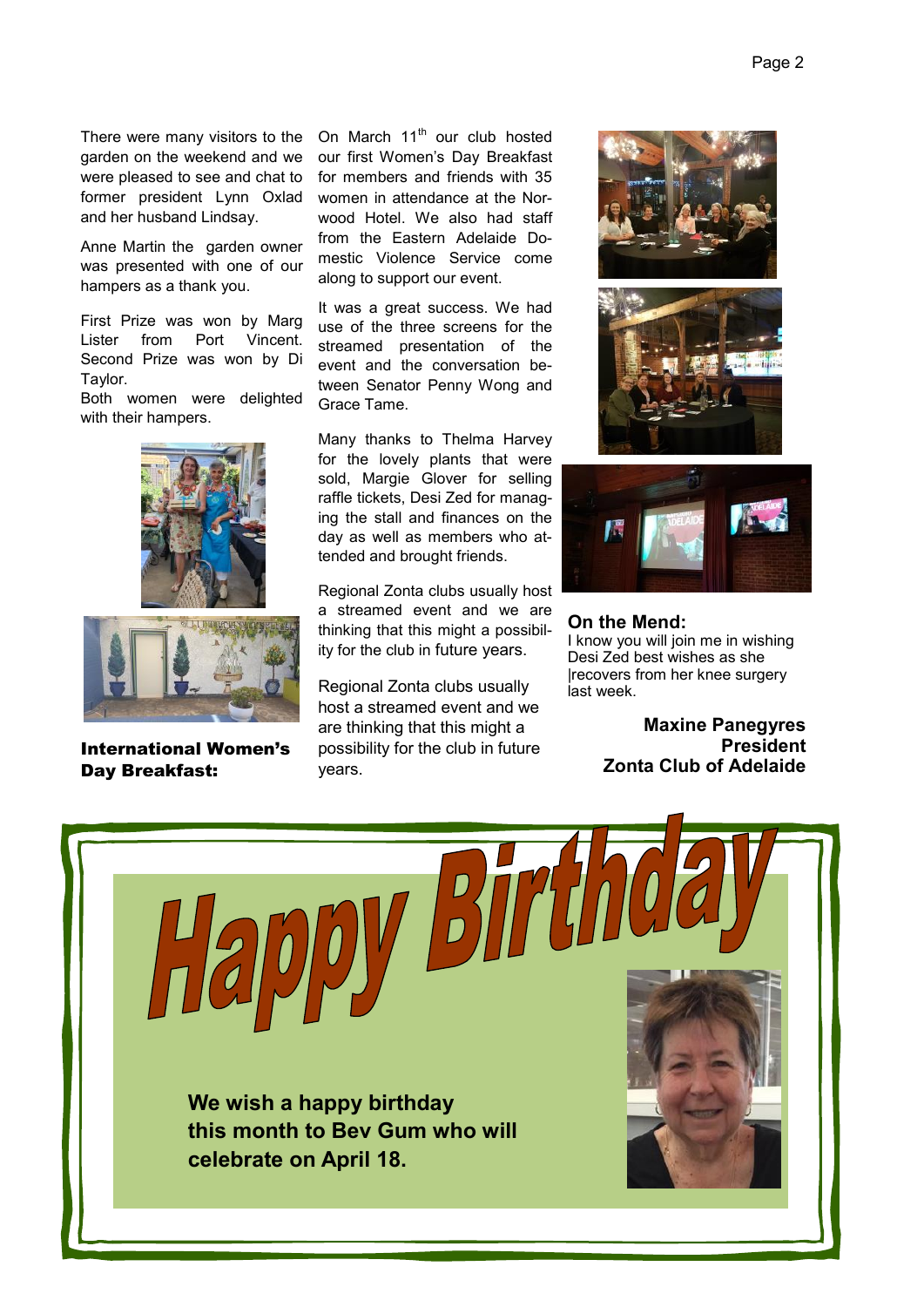### **SERVICE Coordinators: Gerry Sanderson/Angela Vandellis**

I'm happy to announce that the status quo in all of projects has been maintained courtesy of our brilliant volunteers who generously donate their time and efforts to ensure that our important work is sustained with efficiency and dedication.

The Breast Cushion production will begin on Friday the  $6<sup>th</sup>$  of May with the Silent Sewers constructing the cushions. Ivanka, Mary and Gerry will be in attendance to assist the process.

We hope to welcome both experienced and novice packers making an effort to join us.

It is always a pleasurable morning and so rewarding when

one thinks of the lasting effect these cushions play in providing comfort to post-breast surgery patients at St Andrew's Hospital.

Mary Burford will be reporting on the Open Garden catering fundraiser we ran for breast cushions but there is also a new development that will have an impact on our wider range of club projects.

At the last club meeting we shared the information with members in attendance that any profits we make beyond our Breast Cushion costs will be fed into the club for other projects.

Considering the large profits, we receive via our Devonshire tea stall and the raffle we conduct thanks to Deb Lodge and her amazing hampers; this flexibility in regards to using the extra income is a wonderful windfall to help us sustain our objectives.

#### **A note for your diaries:**

**The next Breast Cushion packing day will be held on:**

**Saturday morning, 7th of May at 9.00am at Ivanka's, 10 Church Street MAGILL**

# **PR/PROGRAM Coordinator: Beverley Newberry**

# GET WELL WISHES TO DAINA LONG AND TASIA PERTSINIDIS, both

members of our committee.

### **ADVOCACY Coordinator: Kaye Robertss-Thomson**

#### Upcoming Area Advocacy Meeting

Members are invited to the next Area 2 Advocacy Workshop to be held on Saturday 9 April 2022 at **1**.**00—3.30pm at the Church of the Good Shepherd, 15 Clayton Avenue, Plympton.**

# processing an article about Marjorie Fitz-Gerald, an exmember of our Club

Local Governments**:**

Tasia has very very active in

We will try very hard to obtain publicity about our Women of Achievement event, as per successful previous articles in the newspapers.

Four clubs will share their experiences of working with **ZC Noarlunga Southern Vales - Onkaparinga Advocacy Collaborative** 

> **ZC Adelaide Flinders - Developing a Relationship with a metro Local Government**

### BOARD REPORT Kaye Roberts-Thomson

**ZC Gawler - Housing Forum ZC Fleurieu Peninsula - Early Intervention Housing Project** 

#### Masks at Club Meetings

As Covid19 continues in our community some Club members are concerned that we are not wearing masks at our meetings. The Board discussed this and decided to recommend that members be invited a to wear masks when not eating to make themselves and others more comfortable. This is an invitation from the Board not a requirement of the hotel.

#### Strategic Plan

At the last Club meeting I suggested that a draft strategic plan would be distributed prior to the April Club meeting and it would be discussed at that meeting. The Board discusssed this and suggested that the document was quite complex and detailed and would need more time than would be available at the April meeting. They suggested that after the annual meeting in May, instead of a speaker, a workshop be held to enable a detailed and substantial discussion among all members as to the direction of the Club over the next couple of years.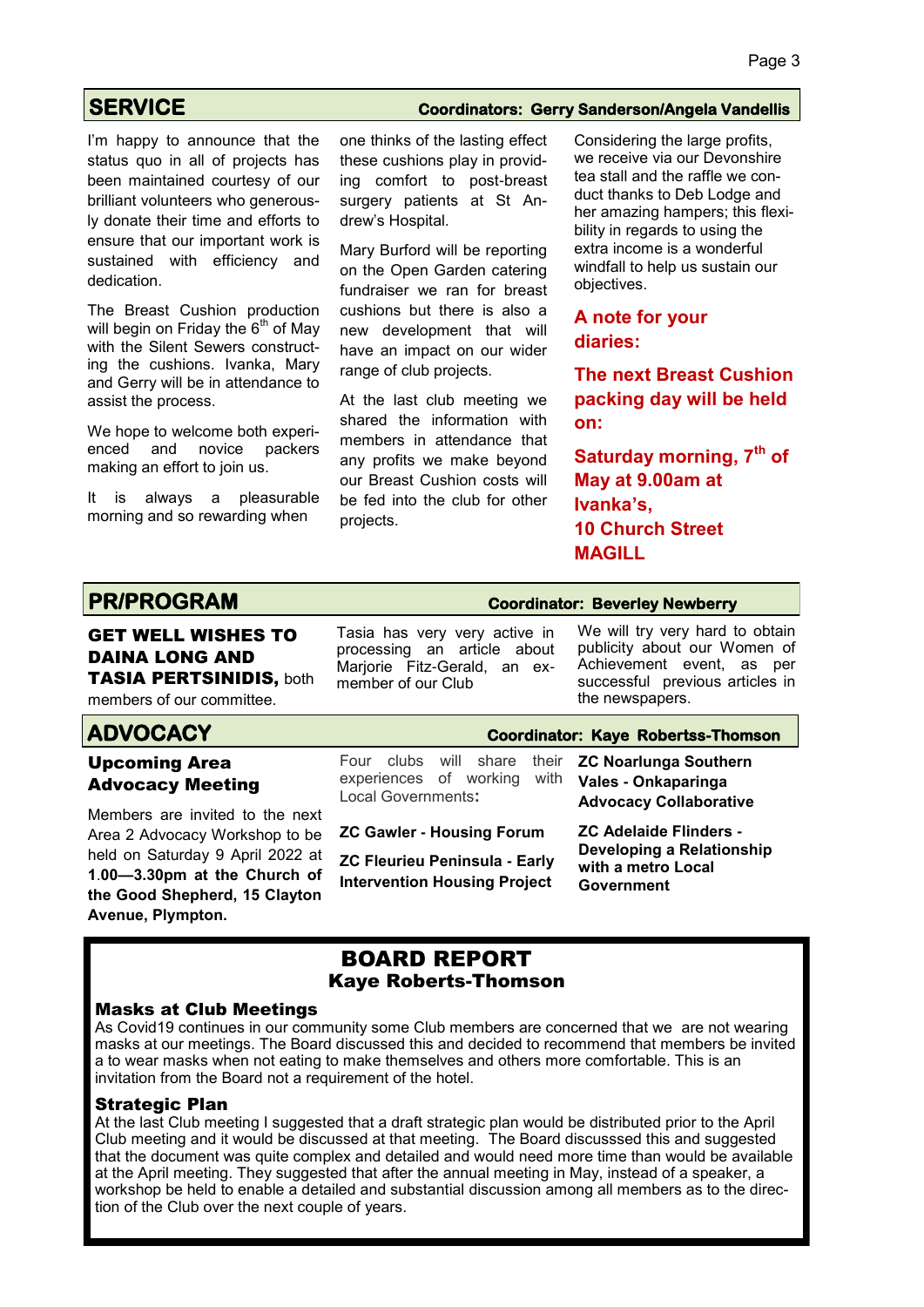#### Young Women In Public Affairs

The last month has been a busy one for the Awards Committee.

The applications closed this month for the club selection of their awardee for the Young Women in Public Affairs. Our club winner Inika Weber, in Year 12 at Wilderness School was selected. Inika's academic, extra school commitments and long involvement with a local environment community group was impressive. Club members will meet Inika at the April Club meeting when she attends with her mother and is presented with our club cheque for winning the club award.

Thank you to Stephanie for undertaking the task of assessing the applications. She then had a final consultation with Lina and I.

Thank you also to Lina for all her correspondence with the schools last year and this, to encourage them to put forward<br>some applicants. This is a some applicants. challenging task as all schools have a busy program and the increase in Covid resulted in it being difficult to get a response.

#### Zonta Leadership Course

The Planning for the Zonta Leadership Course is progressing with Erica and Kathy doing a presentation to Year 10. Mitcham Girls High School at their morning Year 10 Home groups.

Erica worked hard on the PowerPoint presentation and they were joined by Charlotte a 2021 graduate of the course to comment on how she benefited from the program.

On the 25<sup>th</sup> March Maxine and I attended Adelaide High. We met the girls and 3 school leaders and showed the Power-Point presentation. Saniah a 2021 graduate assisted with the computer and slides and also talked about what she gained from the course.

On this occasion we were able to show a video of Genevieve, Leaders Institute Facilitator, talking about the content of the course and her role.

The numbers were small for this presentation. We hope two of the teachers who were young and new to the school will assist with enlisting the girls for the course.

#### **AWARDS Raema Mahony (Co Chair)**

These teachers asked questions about Zonta, our schools scholarships and the course aims.

#### Women of Achievement **Ceremony**

Our planning is progressing for the Women of Achievement Ceremony on Wednesday 27<sup>th</sup> April.

Thank you to the members who have indicated they will attend and support this event.

The Awards Committee, Maxine and Kaye have been consulted about recommendations of guests for this event and we are hoping to have some of our previous Women of Achievement awardees attend.

Currently I am waiting to hear back from one of the women who will receive an award however it appears she has returned to the APY Lands where her community is in isolation due to Covid.

In talking to all the awardees they are thrilled to be acknowledged by our club and looking forward to the event watched on by some family members.

# **OPEN GARDEN TO BE HELD 10 April 2022 at 10.00am to 4.30pm Beaumont House 631 Glynburn Road, Beaumont SA 5066** Please contact Mary Burford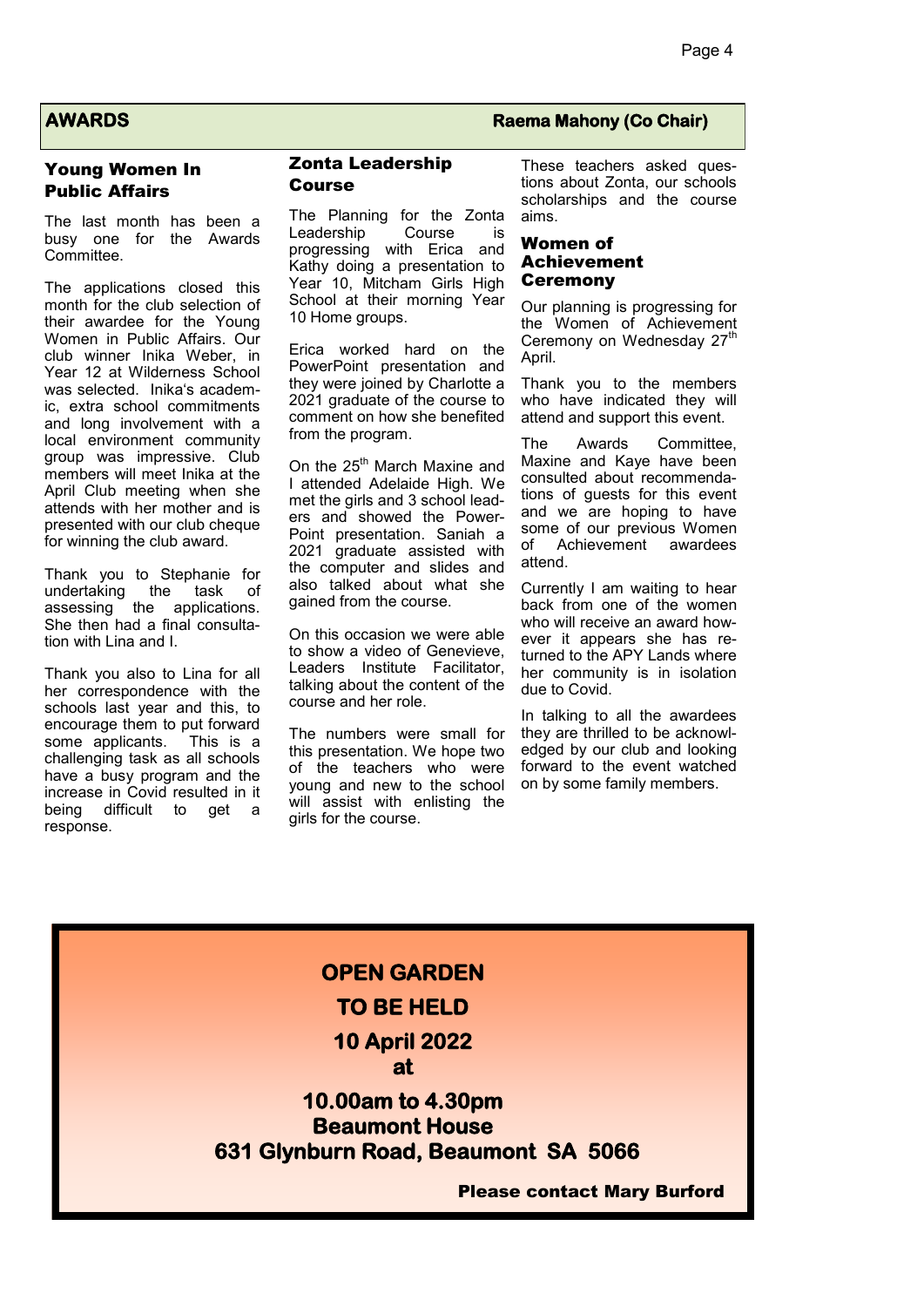# LAST MONTH'S SPEAKER

### Bridget Mather by Helen Pertsinidis

The importance of Affordable Housing options was discussed by Bridget Mather who spoke about the Older Women Co-Housing Association (Qld) Inc Community Housing Model. This is not to be confused with social housing (Housing Trust in South Australia equivalent).

It is estimated that about 400,000 women in Australia are at risk of homelessness today.

The issue is of great relevance to Zonta members because older females are the fastest rising group of being at risk of homelessness.

In Queensland 51% of older women compared with 15% of older men sought help with housing or were in a housing crisis.

The waiting period for social housing is in excess of 10 years, and because women often take breaks from their careers caring for children or elderly parents, their Superannuation upon retirement is around \$120,000.

Many factors which increase the risk of women experiencing homelessness include, gender inequality, inadequate social or affordable housing, low income/under employment, pay gaps, relationship breakdowns, job loss, illness, family and domestic violence, accident or injury.

With the above in mind, Ms Mather gave the example of the different types of housing options commencing with renting on **one side of the spectrum and ownership on the other side of the spectrum. Rental housing** included, Crisis accommodation – Transitional - Social Housing - Affordable Housing - NRAS Housing (market based renting) – Private Market rents. The other end of the spectrum was ownership and the two models that exist there are 'Affordable housing' and 'Private Market Housing'. The 'Affordable Housing' concept is based on the assumptions that it provides older women with safe, affordable, and financially secure housing through ownership, and companionship, as there are five women living within these Affordable housing developments independently, but like sharing with a group of five friends.

The key design features of the Community Housing Model include that it incorporates the essentials like a kitchen, landscaped courtyard, and privacy. In the garden pavilion area there is a shared laundry, entertainment space, kitchen, toilet and garden shed providing occupants with the ability to share these facilities as they desire.

The land is around 800m2 and located close to public transport, shops and medical facilities, and provides a design for aging people such as wide doorways, and wheel chair access.

The key for such developments in the future was in locating appropriate land for acquisition, dealing with planning development issues, and holding Co-housing workshops for potential buyers.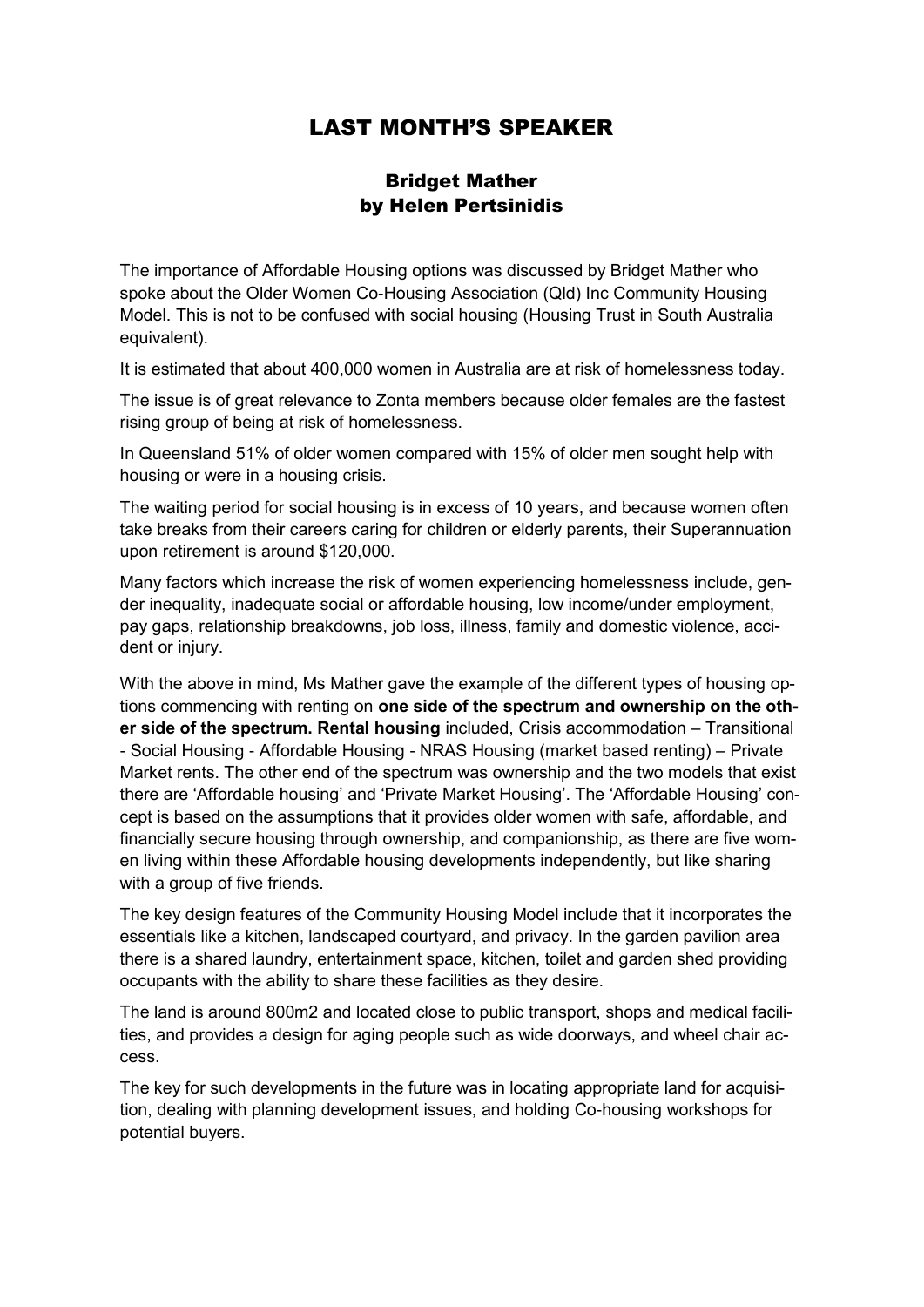The example Ms Mather gave was that of a woman who had a \$100,000 deposit but still couldn't afford to get into the housing market.

She discussed the Community Housing model which entailed the buyer having the ability to buy their accommodation and therefore have a shared equity in the property and also their own privacy.

The Community Housing Model is operational in Queensland, whereby the development proceeds with the assistance of key advisers who provide their services on a pro-bono basis, professionals such as Architects, Planners, Builders, Solicitors, Town Planners, Financial Advisers, Social Media, Financial Modeller, Administration services and Member communication.

As each State has different Planning laws the models will differ, Also finding developers can be difficult because it is a Not-For-Profit development, and finding locations close to the city where land is at a premium limitations too.

# How the Community Housing Model Works

A maximum of five women would buy into the development, and they would hold their legal interest as a Tenant in Common, reflecting their legal share, for example if the property was valued at \$500,000 property, and the woman had paid a \$100,000 towards her interest in the property, her equity as a Tenant in Common would be represented as a share equivalent to one fifth of the property. Upon a Tenant in Common becoming deceased, their legal interest in the property under the terms of their Will can be sold to another party subject to compliance with the Memorandum of Association (A Constitution of the conditions of the sale of the properties; for example, they must live in the property and it can't be rented for commercial purposes, as well as age group, and gender restrictions etc).

There are concept plans for more Community Housing properties outside of Brisbane metropolitan areas, such as Caloundra.

**Thank you to our members who have contributed to this month's Zephyr:**

- **President Maxine Panegyres**
- 
- 
- 
- 
- **Last month's Speaker**
- 

 **Service Gerry Sanderson Advocacy Kaye Roberts-Thomson Awards Raema Mahony Open Garden**<br> **Last month's Speaker**<br> **Mary Burford Helen Pertsinidis Sub-editor Wendy Bruce**

**If any member wishes to supply an article or photos, please email directly to bnewberry@internode.on.net as we would be extremely happy to publish interesting information/events in the Zephyr.**